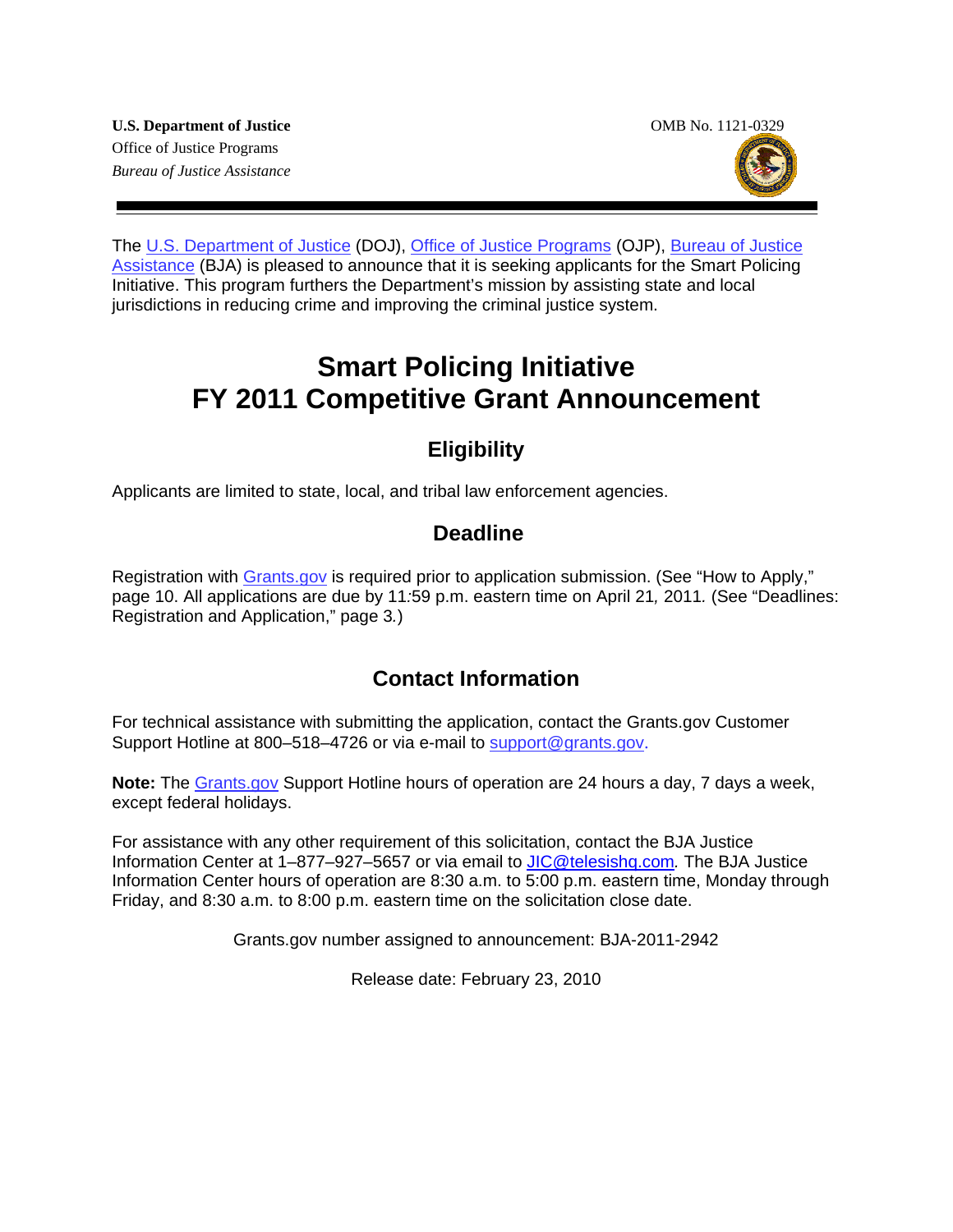# **CONTENTS**

| Overview                                                                                                                                                                                                                                                                                                                                                                              | 3  |
|---------------------------------------------------------------------------------------------------------------------------------------------------------------------------------------------------------------------------------------------------------------------------------------------------------------------------------------------------------------------------------------|----|
| Deadlines: Registration and Application                                                                                                                                                                                                                                                                                                                                               | 3  |
| Eligibility                                                                                                                                                                                                                                                                                                                                                                           | 3  |
| <b>Smart Policing Initiative—Specific Information</b>                                                                                                                                                                                                                                                                                                                                 | 3  |
| <b>Performance Measures</b>                                                                                                                                                                                                                                                                                                                                                           | 7  |
| Notice of New Post-Award Reporting Requirements                                                                                                                                                                                                                                                                                                                                       | 10 |
| How to Apply                                                                                                                                                                                                                                                                                                                                                                          | 10 |
| What an Application Should Include<br>Information to Complete the Application for Federal Assistance (SF-424)<br>Program Abstract<br><b>Program Narrative</b><br><b>Budget Detail Worksheet and Budget Narrative</b><br>Indirect Cost Rate Agreement (if applicable)<br>Tribal Authorizing Resolution (if applicable)<br><b>Additional Attachments</b><br><b>Other Standard Forms</b> | 12 |
| <b>Selection Criteria</b>                                                                                                                                                                                                                                                                                                                                                             | 15 |
| <b>Review Process</b>                                                                                                                                                                                                                                                                                                                                                                 | 16 |
| <b>Additional Requirements</b>                                                                                                                                                                                                                                                                                                                                                        |    |
| <b>Application Checklist</b>                                                                                                                                                                                                                                                                                                                                                          | 18 |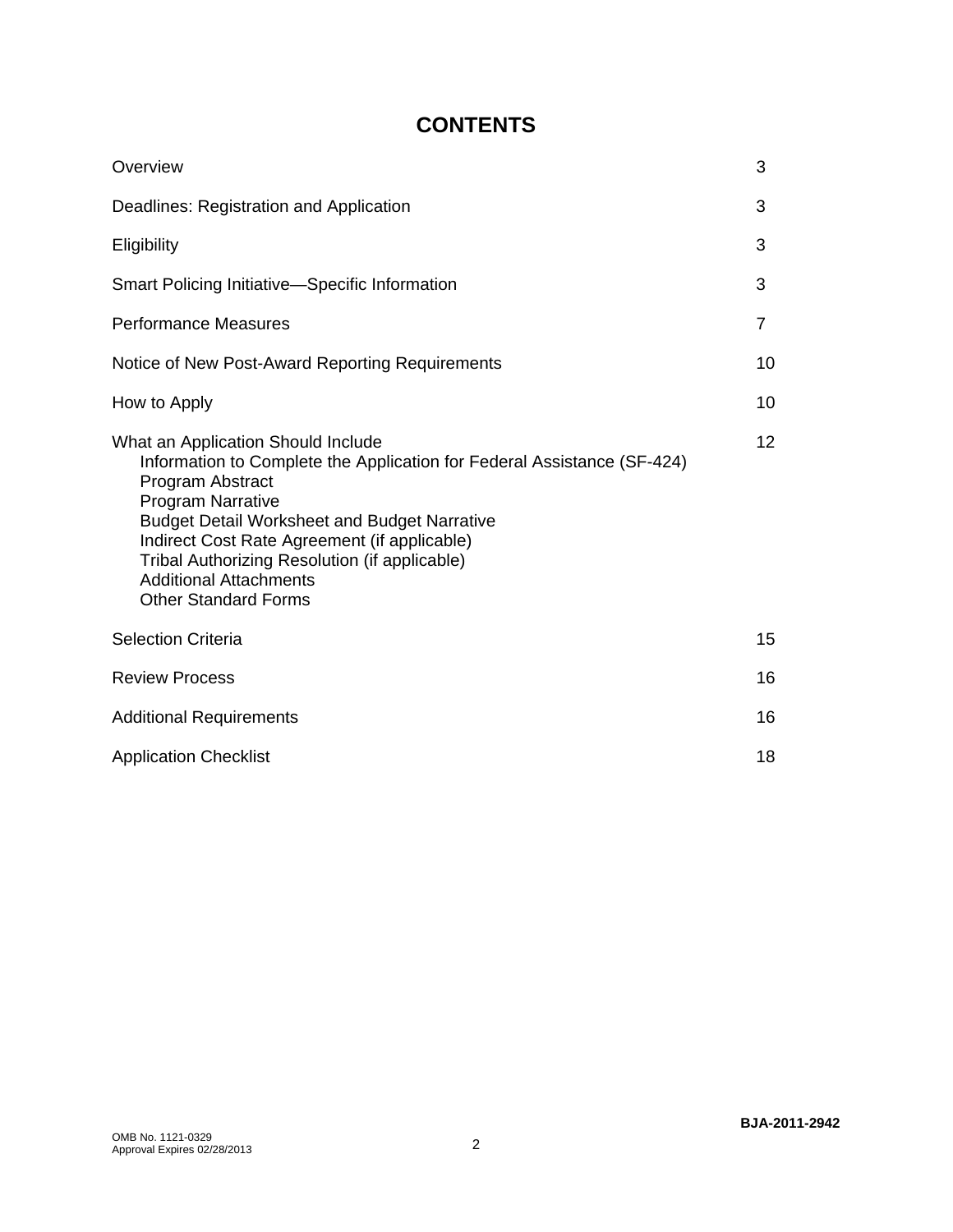# **Smart Policing Initiative (CFDAs #16.738 and #16.751)**

# **Overview**

This FY 2011 grant announcement seeks to build upon data-driven, evidence-based policing by encouraging state, local, and tribal law enforcement agencies to develop effective, economical, and innovative responses to precipitous or extraordinary increases in crime, or in a type or types of crime within their jurisdictions. This program is funded under both the Edward Byrne Memorial Competitive Grant Program (Byrne Competitive Program) and the Edward Byrne Memorial Justice Assistance Grant (JAG) Program. The Byrne Competitive Program helps local communities improve the capacity of state and local criminal justice systems and provides for national support efforts including training and technical assistance programs strategically targeted to address local needs. The JAG Program (42 U.S.C. 3751(a)) is the primary provider of federal criminal justice funding to state and local jurisdictions, and JAG funds support all components of the criminal justice system. The JAG Program authorization also provides that "the Attorney General may reserve not more than 5 percent, to be granted to 1 or more States or units of local government, for 1 or more of the purposes specified in section 3751 of this title, pursuant to his determination that the same is necessary—(1) to combat, address, or otherwise respond to precipitous or extraordinary increases in crime, or in a type or types of crime" (42 U.S.C. 3756). Under JAG, there is also a 3 percent set aside for training and technical assistance programs.

# **Deadlines: Registration and Application**

Registration is required prior to submission. OJP strongly encourages registering with Grants.gov several weeks before the deadline for application submission. The deadline for applying for funding under this announcement is 11:59 p.m. eastern time on April 21, 2011*.* Please see the "How to Apply" section, page 10 for more details. Please note that while the deadline for submission is 11:59 p.m. eastern time on April 21, 2011, staff assistance through the BJA Justice Information Center is only available until 8:00 p.m. eastern time (see "Contact Information" on the title page for more information about BJA's Justice Information Center).

# **Eligibility**

Please refer to the title page for eligibility under this program.

# **Smart Policing Initiative—Specific Information**

Most agree that the United States is in a period of decreased state and local revenue and that high rates of unemployment may exacerbate problems caused by a weakened economy and may lead to increased crime and calls for service. Developing prevention strategies and tactics that are effective, efficient, and economical is of great benefit to law enforcement agencies in an era of budget constraints and limited staffing.

The Smart Policing Initiative (SPI) seeks to build upon concepts of "offender-based" and "placebased" policing. Several longitudinal projects in the United States and the United Kingdom have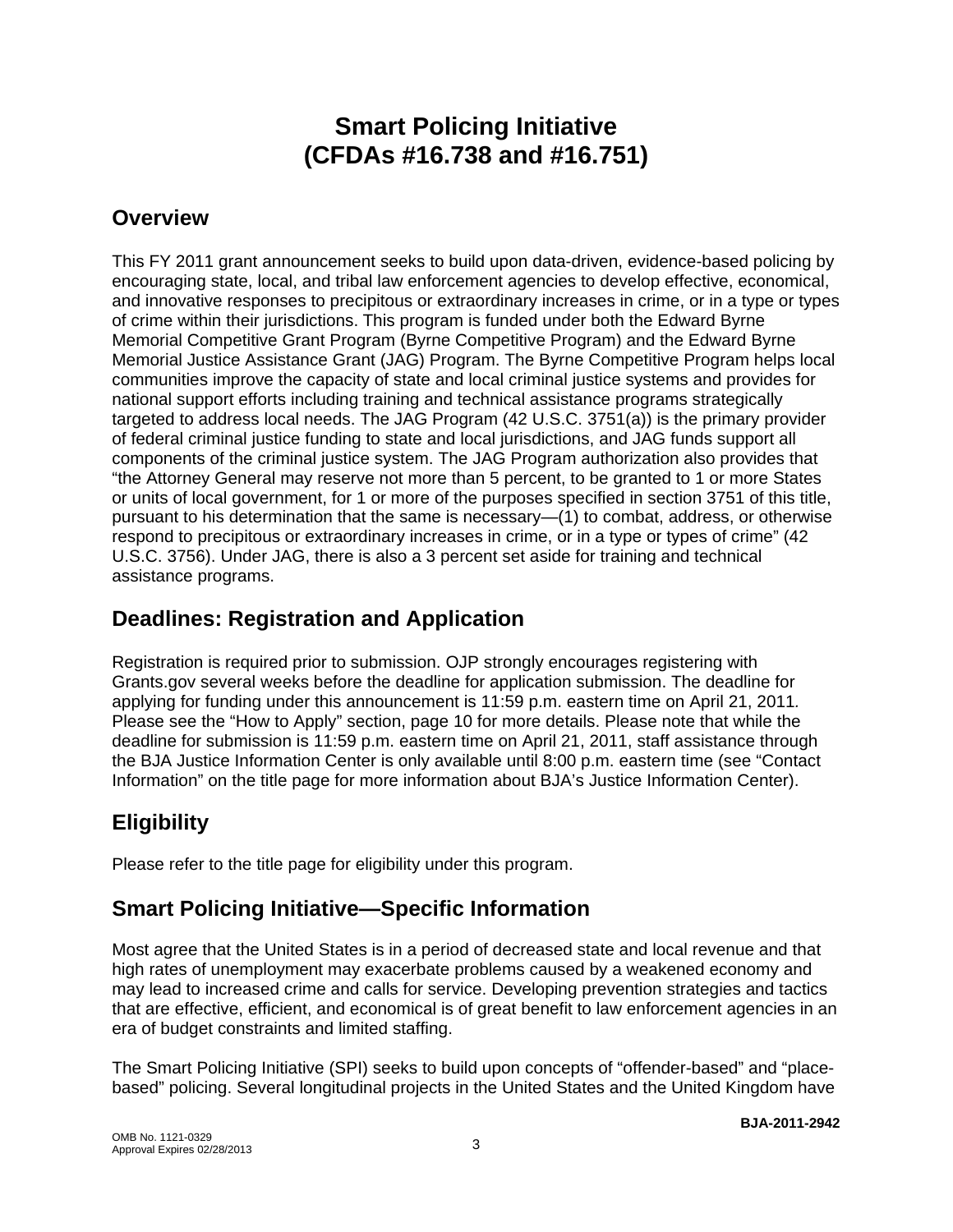demonstrated convincingly that a small number of offenders commit a disproportionate amount of crime. It is also well documented that crime reports and calls for service often cluster predominately at specific locations or narrow, easily-defined areas, and that the most convincing research indicates that "place-based" or "hotspot" policing reduces violent crime and neighborhood disorder. These persuasive findings suggest that effective policing requires a tightly focused, collaborative approach that is measurable; based on sound, detailed analysis; and includes policies and procedures for accountability.

The consistent use of preventive and tactical tools that are rooted in a scientific knowledge base of "what works" should be promoted and integrated into daily police work.<sup>[1](#page-3-0)</sup> Inculcating evidencebased policies and procedures in everyday police operations is critically important to an agency's ability to provide quality law enforcement services.

### **Goals, Deliverables, and Technical Assistance**

SPI seeks to identify law enforcement tactics and strategies that are effective, efficient, and economical. SPI grantees will identify a local crime problem to address and enlist a local research partner to help assess the effectiveness of their SPI efforts.

To help achieve these important outcomes, SPI grantees will work closely with BJA's selected national partner, the CNA Corporation (CNA), to assist agencies with incorporating evidencebased policing as a fundamental element in their response to crime. CNA works directly with BJA to provide training and technical assistance information sharing sessions, facilitate peer-topeer exchanges of information, administer targeted subject matter expertise that is relevant to specific SPI agencies, and produce reports on the lessons learned from the SPI community.

Applicants may submit an application under one of the following purpose areas:

**Purpose Area 1** seeks applications from state, local, or tribal law enforcement agencies interested in applying evidence-based policing to contemporary crime problems and criminogenic circumstances within their jurisdictions.

**Purpose Area 2** seeks applications from state, local, or tribal law enforcement agencies interested in developing innovative, data-driven approaches to contemporary crime problems and criminogenic circumstances within their jurisdictions.

**Purpose Area 3** seeks applications from law enforcement agencies seeking to inculcate evidence-based policies, procedures, tactics, and strategies throughout their organization in innovative ways that reach beyond tactical approaches in one area of the department or the community.

For more information on SPI, go to [www.smartpolicinginitiative.com/](http://www.smartpolicinginitiative.com/). The SPI web site provides innovative and evidence-based law enforcement resources to the BJA Smart Policing community and to the nation's law enforcement community at large.

<span id="page-3-0"></span> $\overline{a}$ 1 Lum, Cynthia, 2009, "Translating Research into Practice," *Ideas in American Policing 11(*August).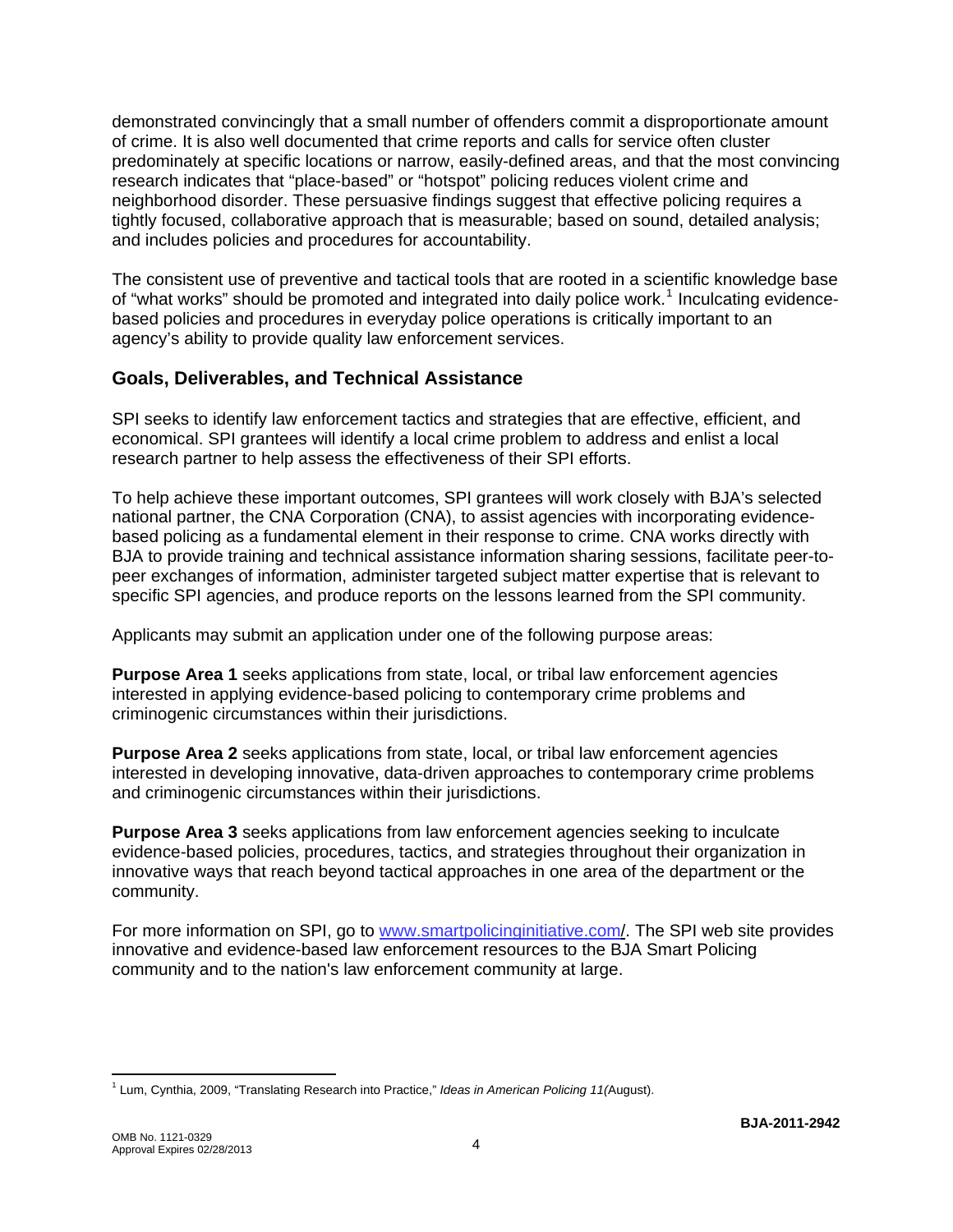### **SPI Purpose Areas for Funding**

#### **PURPOSE AREA I: SMART POLICING EVIDENCE-BASED REPLICATION. Competition ID: BJA-2011-2943**

Applications are solicited from law enforcement agencies interested in replicating a **specific**, evidence-based approach to a crime problem or criminogenic circumstance in their jurisdiction (see page 6 for OJP's definition of an evidence-based program or practice). Applicants will:

- Identify the specific evidence-based approach to be replicated.
- Enlist a local research partner from the accredited criminal justice/social science educational community.
- Identify a specific category of crime or criminogenic circumstance. Crime examples include but are not limited to: 1) neighborhood drug markets; 2) gun violence in a specific neighborhood; 3) domestic violence; and 4) repeat violent offenders.
- Develop a prevention/mitigation strategy to address the problem using the specific approach identified.
- Develop performance measures for the initiative.
- Assess and report the results to BJA, who will make the results publicly available.

Program design must include outcome measures capable of informing a credible assessment of the effectiveness of the intervention(s). Applications absent such measures will not be awarded.

Priority consideration will be given to those applicants that choose to replicate strategies that are proactive, focused rather than general, and have produced statistically significant findings of effectiveness.

For examples of research on police and crime reduction using George Mason University's Evidence-Based Policing Matrix<sup>®</sup>, go to <http://gemini.gmu.edu/cebcp/Matrix.html>. The Matrix is a research-to-practice translation tool that categorizes and visualizes all experimental and quasi-experimental research on police and crime reduction.

#### **PURPOSE AREA 2: SMART POLICING INNOVATION. Competition ID: BJA-2011-2944**

Applications are solicited from state, local, or tribal law enforcement agencies interested in developing innovative, data-driven approaches to precipitous or extraordinary increases in crime, or in a type or types of crime in their jurisdiction. Applicants will:

- Describe the innovative, data driven approach to be implemented.
- Enlist a local research partner from the accredited criminal justice/social science educational community.
- Identify a specific category of crime or criminogenic circumstance. Crime examples include but are not limited to: 1) neighborhood drug markets; 2) gun violence in a specific neighborhood; 3) domestic violence; and 4) repeat violent offenders.
- Develop a prevention/mitigation strategy to address the problem.
- Develop performance measures for the initiative. Assess and report the results to BJA, who will make the results publicly available.

Program design must include outcome measures capable of informing a credible assessment of the effectiveness of the intervention(s). Applications absent such measures will not be awarded.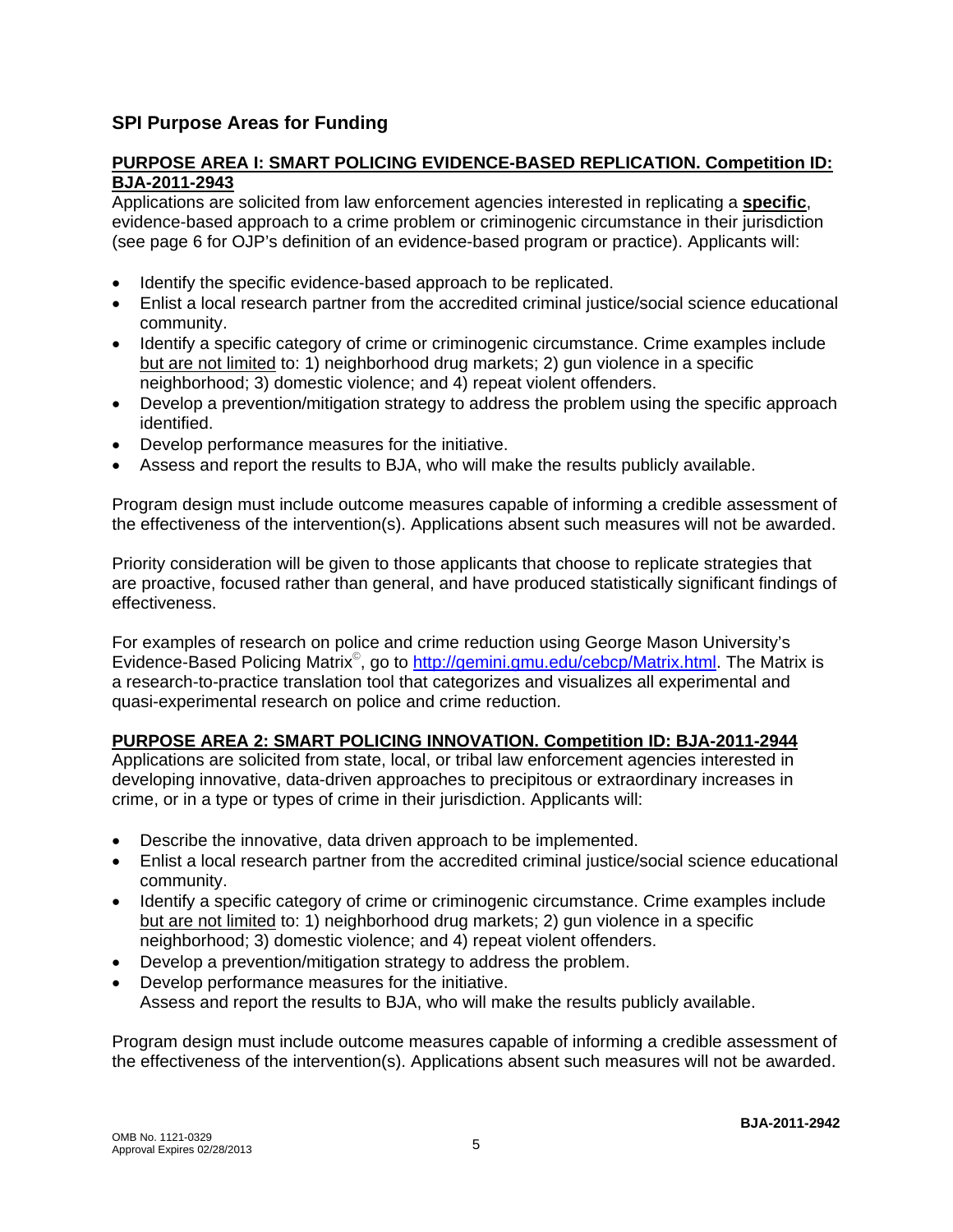While applicants in purpose area 2 are encouraged to innovate, a data driven innovation will be given priority consideration.

### **PURPOSE AREA 3: INSTITUTIONALIZATION OF EVIDENCE-BASED PRACTICES. Competition ID: BJA-2011-2945**

Applications are solicited from law enforcement agencies interested in developing processes and procedures to sustain and support the use of evidence-based policing at all agency levels; for example, expanding Smart Policing practices to other operational components of the department,(i.e., patrol functions.). BJA is soliciting applications from law enforcement agencies that seek to use research to inform police leadership and improve decision making at all agency levels (from the chief executive level to the line officer). (See below for OJP's definition of an evidence-based program or practice.) Applicants will:

- Develop a partnership with a researcher from the accredited criminology/criminal justice/social science educational community to assist with developing processes by which evidence-based policing may be institutionalized into practice and creating project performance measures.
- Identify a strategy for how they plan on sustaining and supporting the use of evidence-based policing throughout the department.

The goal behind this purpose area is to institutionalize evidence-based thinking in the law enforcement culture, and to ensure that evidence-based strategies are used in administrative, managerial, and operational components of the department.

Some examples of activities applicants *may* address in their application:

- Document the commitment to regularly incorporate evidence-based practices throughout all levels of the agency (line officer, supervisor, management, executive and functions (patrol, investigation, crime/intelligence analysis, strategy and tactical planning, etc.).
- Demonstrate the capacity to incorporate activities, strategies, and tactics that are based in proactive, research driven principles.
- Create policies and procedures that address how the agency will integrate and incorporate the use of research and analysis to inform daily operations.
- Develop performance measures to evaluate efforts and report the results to BJA, who will make the results available.

The program design must include outcome measures capable of informing a credible assessment of the effectiveness of the project. Applications absent such measures will not be awarded.

### **Evidence-Based Programs or Practices**

OJP considers programs and practices to be evidence-based when their effectiveness has been demonstrated by causal evidence (generally obtained through one or more outcome evaluations). Causal evidence documents a relationship between an activity or intervention (including technology) and its intended outcome, including measuring the direction and size of a change, and the extent to which a change may be attributed to the activity or intervention. Causal evidence depends on the use of scientific methods to rule out, to the extent possible, alternative explanations for the documented change. The strength of causal evidence, based on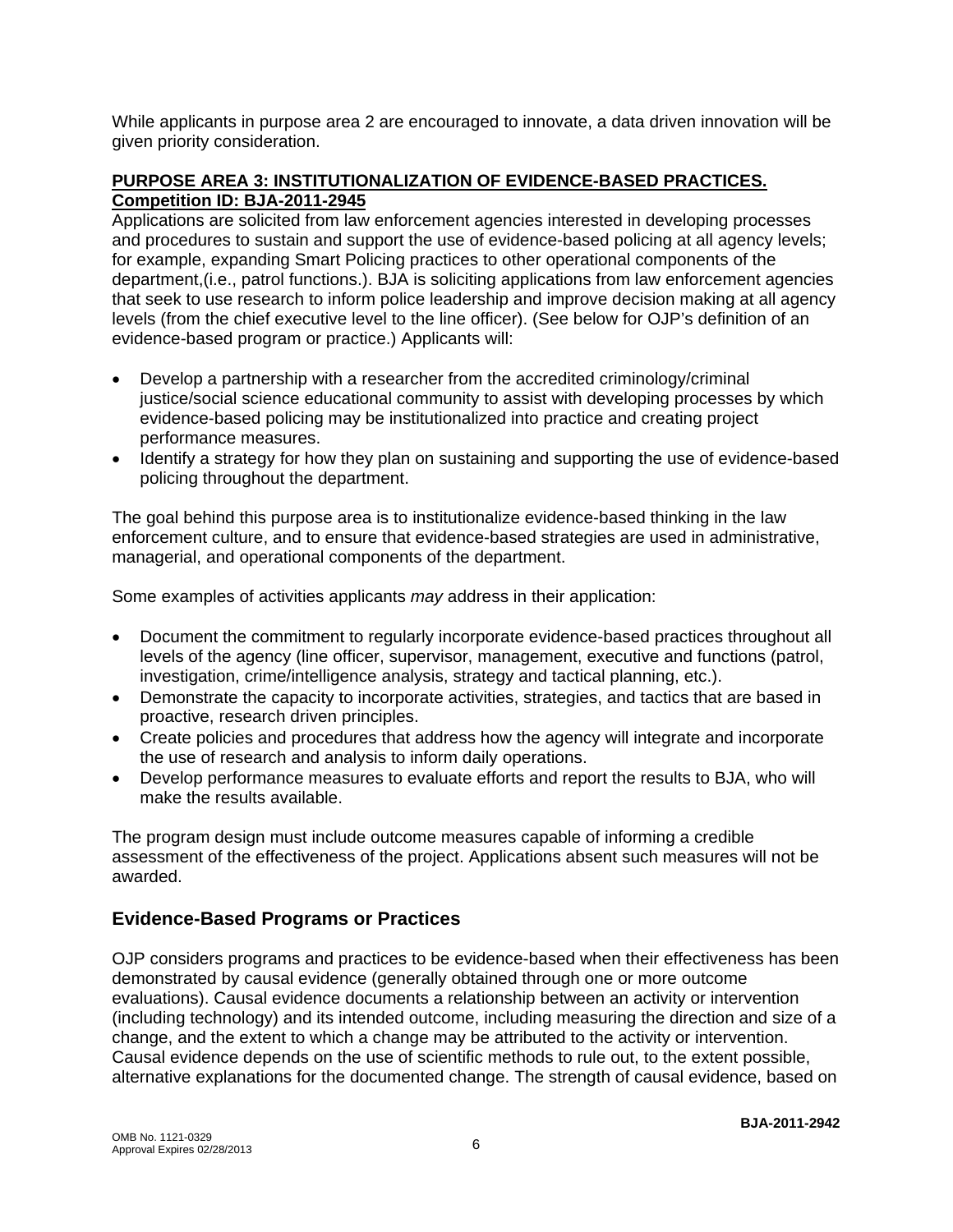the factors described above, will influence the degree to which OJP considers a program or practice to be evidence-based.

### **Amount and Length of Awards**

For law enforcement agencies serving populations<sup>[2](#page-6-0)</sup> of less than 500,000, the maximum award is \$300,000; for law enforcement agencies serving populations greater than 500,000, the maximum award amount is \$500,000. The project period will be 24 months in length.

All awards are subject to the availability of appropriated funds and any modifications or additional requirements that may be imposed by law.

### **Budget Information**

**Limitation on Use of Award Funds for Employee Compensation; Waiver:** With respect to any award of more than \$250,000 made under this solicitation, federal funds may not be used to pay total cash compensation (salary plus bonuses) to any employee of the award recipient at a rate that exceeds 110 percent of the maximum annual salary payable to a member of the Federal Government's Senior Executive Service (SES) at an agency with a Certified SES Performance Appraisal System for that year. (The 2011 salary table for SES employees is available at [www.opm.gov/oca/11tables/indexSES.asp](http://www.opm.gov/oca/11tables/indexSES.asp).) Note: A recipient may compensate an employee at a higher rate, provided the amount in excess of this compensation limitation is paid with non-federal funds. (Any such additional compensation will not be considered matching funds where match requirements apply.)

The limitation on compensation rates allowable under an award may be waived on an individual basis at the discretion of the Assistant Attorney General (AAG) for OJP. An applicant that wishes to request a waiver must include a detailed justification in the budget narrative of its application. Unless the applicant submits a waiver request and justification with the application, the applicant should anticipate that OJP will request the applicant to adjust and resubmit its budget.

The justification should include: the particular qualifications and expertise of the individual, the uniqueness of the service being provided, the individual's specific knowledge of the program or project being undertaken with award funds, and a statement explaining that the individual's salary is commensurate with the regular and customary rate for an individual with his/her qualifications and expertise, and for the work that is to be done.

**Match Requirement:** This solicitation does not require a match.

# **Performance Measures**

To assist in fulfilling the Department's responsibilities under the Government Performance and Results Act (GPRA), Public Law 103-62, applicants that receive funding under this solicitation must provide data that measure the results of their work. Any award recipient will be required, post award, to provide the data requested in the "Data Grantee Provides" column so that OJP

 $\overline{a}$ 

<span id="page-6-0"></span> $2$  As reported to the Federal Bureau of Investigation's (FBI) Uniform Crime Report (UCR), or for tribal law enforcement agencies, as reported to the Bureau of Indian Affairs (BIA).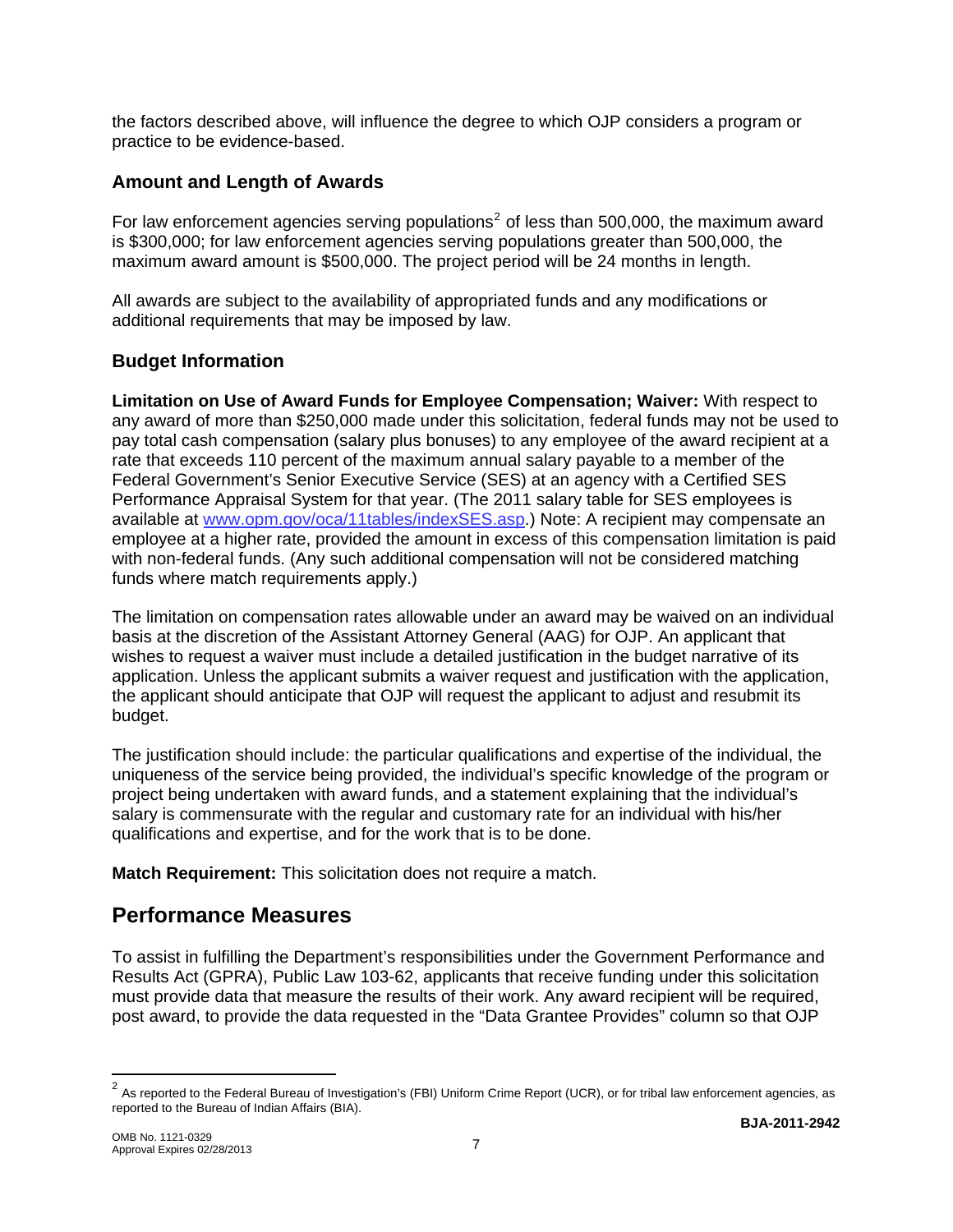can calculate values for the "Performance Measures" column. Performance measures for this solicitation are as follows:

| Objective<br><b>Purpose Areas 1 and 2:</b><br>Identify and address a specific<br>crime problem within a<br>jurisdiction using a specific<br>evidence-based OR data | <b>Performance Measure(s)</b><br>Percent of program goals and<br>objectives completed that are directly<br>linked to grant funding and address a<br>specific crime problem or criminogenic<br>circumstance within a jurisdiction. | <b>Data Grantee Provides</b><br>Number of program tasks that were<br>completed during the reporting period<br>that are directly linked to grant<br>funding. (Task: a grant activity defined<br>in application project plan.)      |
|--------------------------------------------------------------------------------------------------------------------------------------------------------------------|-----------------------------------------------------------------------------------------------------------------------------------------------------------------------------------------------------------------------------------|-----------------------------------------------------------------------------------------------------------------------------------------------------------------------------------------------------------------------------------|
| driven/innovative approach.                                                                                                                                        |                                                                                                                                                                                                                                   | Number of total program tasks<br>(complete or incomplete) that are<br>directly linked to grant funding.                                                                                                                           |
| Purpose Area 1 and 2:<br>Enhance law enforcement<br>knowledge of effective<br>strategies and tactics for crime<br>problems or criminogenic<br>circumstances.       | Percent decrease in reported<br>incidents.                                                                                                                                                                                        | Number of reported incidents of the<br>targeted crime problem during the six<br>months prior to grant funding.<br>Number of reported incidents of the<br>targeted crime problem for the current<br>reporting period.              |
|                                                                                                                                                                    | Increase in cost savings as a result of<br>new initiative implemented.                                                                                                                                                            | Total amount of non-grant dollars<br>expended by the agency to address<br>the targeted crime during the six<br>months prior to grant funding.                                                                                     |
|                                                                                                                                                                    |                                                                                                                                                                                                                                   | Total amount of non-grant dollars<br>expended by the agency to address<br>the targeted crime during the current<br>reporting period.                                                                                              |
|                                                                                                                                                                    | Number of new interventions/tactics<br>employed.                                                                                                                                                                                  | Number of new interventions/tactics<br>employed during the current reporting<br>period.                                                                                                                                           |
|                                                                                                                                                                    | Percent increase in frequency of<br>evidence or data collection.                                                                                                                                                                  | Number of times evidence or data<br>were collected during the six months<br>prior to grant funding.                                                                                                                               |
|                                                                                                                                                                    | Percent increase in scheduled data<br>collection series and special<br>analyses to be conducted.                                                                                                                                  | Number of times evidence or data are<br>collected for the current reporting<br>period.                                                                                                                                            |
|                                                                                                                                                                    |                                                                                                                                                                                                                                   | Number of statistical data analyses<br>conducted (e.g. cluster, link, time-<br>series, etc.) to inform decision-<br>making, devise tactics/interventions,<br>and measure results for the current<br>reporting period.             |
|                                                                                                                                                                    |                                                                                                                                                                                                                                   | Number of statistical data analyses<br>conducted (e.g. cluster, link, time-<br>series, etc.) to inform decision-<br>making, devise tactics/interventions,<br>and measure results during the six<br>months prior to grant funding. |
| <b>Purpose Area 3</b><br>Support and sustain evidence-                                                                                                             | Number of new or revised polices<br>created that outline the use or                                                                                                                                                               | Number of new or revised polices<br>created that outline the use or                                                                                                                                                               |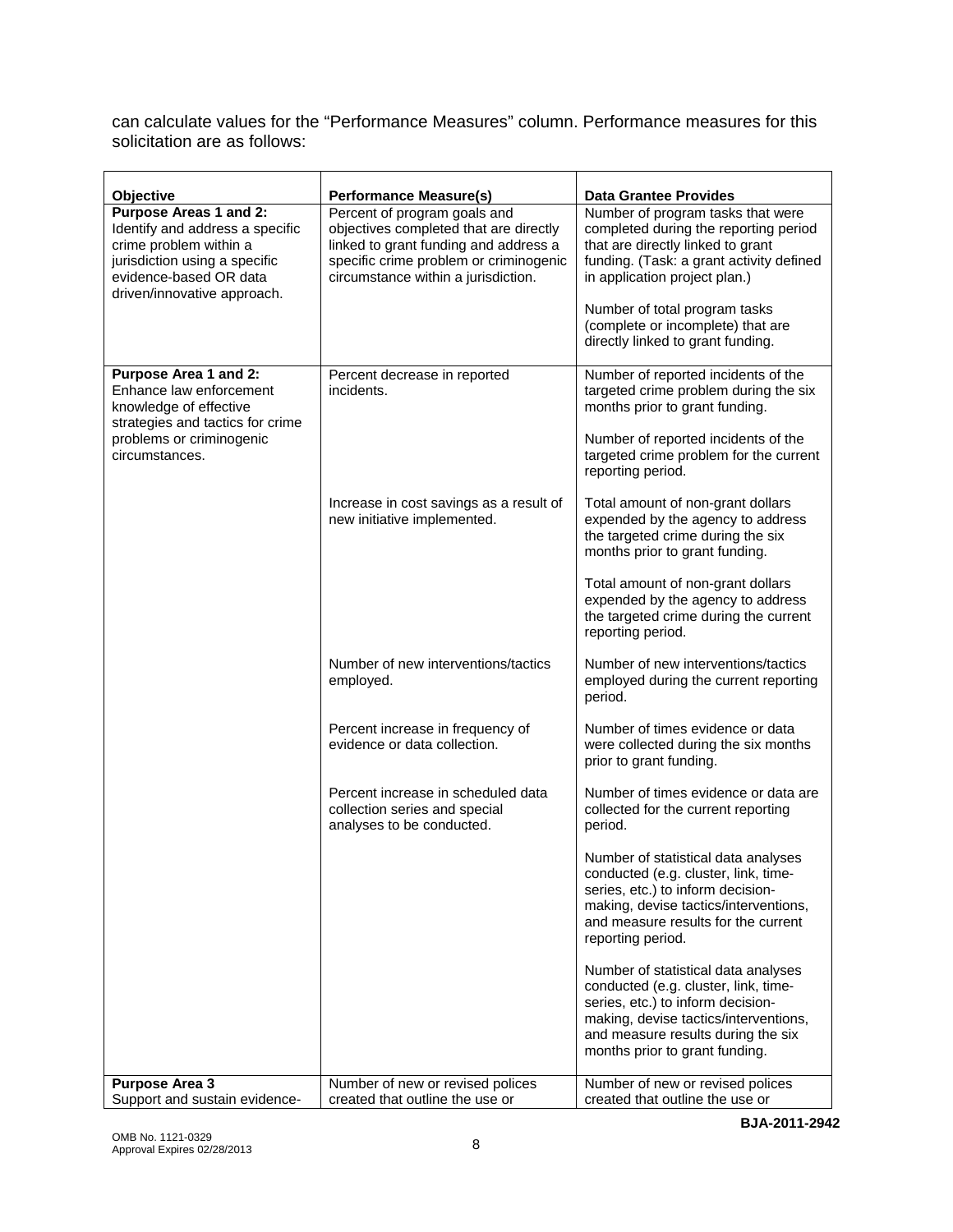| based policing agencywide<br>(from chief executive to the line<br>officer). | demonstrate the value of research as<br>part of department strategic decision<br>making.                                                                                                      | demonstrate the value of research as<br>part of department strategic decision<br>making                                                                                                                                    |
|-----------------------------------------------------------------------------|-----------------------------------------------------------------------------------------------------------------------------------------------------------------------------------------------|----------------------------------------------------------------------------------------------------------------------------------------------------------------------------------------------------------------------------|
|                                                                             | Number of partnerships established                                                                                                                                                            | Number of new research partnerships<br>(i.e., MOUs, etc.) since grant reporting<br>period began.                                                                                                                           |
|                                                                             | Number of research projects initiated.                                                                                                                                                        | Number of new research-based<br>initiatives within the department since<br>grant reporting period began.                                                                                                                   |
|                                                                             | Increase in number of research or<br>evidence-based tools, interventions or<br>tactics deployed. (For example, use of<br>the Evidence-Based Policing Matrix or<br>new analytical technology.) | Number of research or evidence-<br>based tools, interventions or tactics<br>deployed in six months prior to grant<br>funding. (For example, use of the<br>Evidence-Based Policing Matrix or<br>new analytical technology.) |
|                                                                             |                                                                                                                                                                                               | Number of research or evidence-<br>based tools, interventions or tactics<br>deployed during current reporting<br>period. (For example, use of the<br>Evidence-Based Policing Matrix or<br>new analytical technology.)      |
|                                                                             | Number of staff trained.                                                                                                                                                                      | Number and rank of officers attending<br>briefings or trainings                                                                                                                                                            |
|                                                                             | Number of departmental briefings or<br>trainings promoting evidence-based<br>practices.                                                                                                       | Number of briefings or outreach to the<br>public/community about evidence<br>based practices.                                                                                                                              |
|                                                                             |                                                                                                                                                                                               | Type of briefings or outreach to the<br>public/community about evidence<br>based practices.                                                                                                                                |
|                                                                             | Increase in staff able to perform a<br>specific skill.                                                                                                                                        | Number of staff employed in the six<br>months prior to grant funding who<br>perform crime analysis or coordinate<br>research-based efforts.                                                                                |
|                                                                             |                                                                                                                                                                                               | Number of staff hired during this<br>reporting period to perform crime<br>analysis or coordinate research-based<br>efforts                                                                                                 |

Submission of performance measures data is not required for the application. Instead, applicants should discuss in their application their proposed methods for collecting data for performance measures. Please refer to the section "What an Application Should Include" (below) for additional information.

**BJA-2011-2942 Note on project evaluations:** Applicants that propose to use funds awarded through this solicitation to conduct project evaluations should be aware that certain project evaluations (such as systematic investigations designed to develop or contribute to generalizable knowledge) may constitute "research" for purposes of applicable DOJ human subjects protections. However, project evaluations that are intended only to generate internal improvements to a program or service, or are conducted only to meet OJP's performance measure data reporting requirements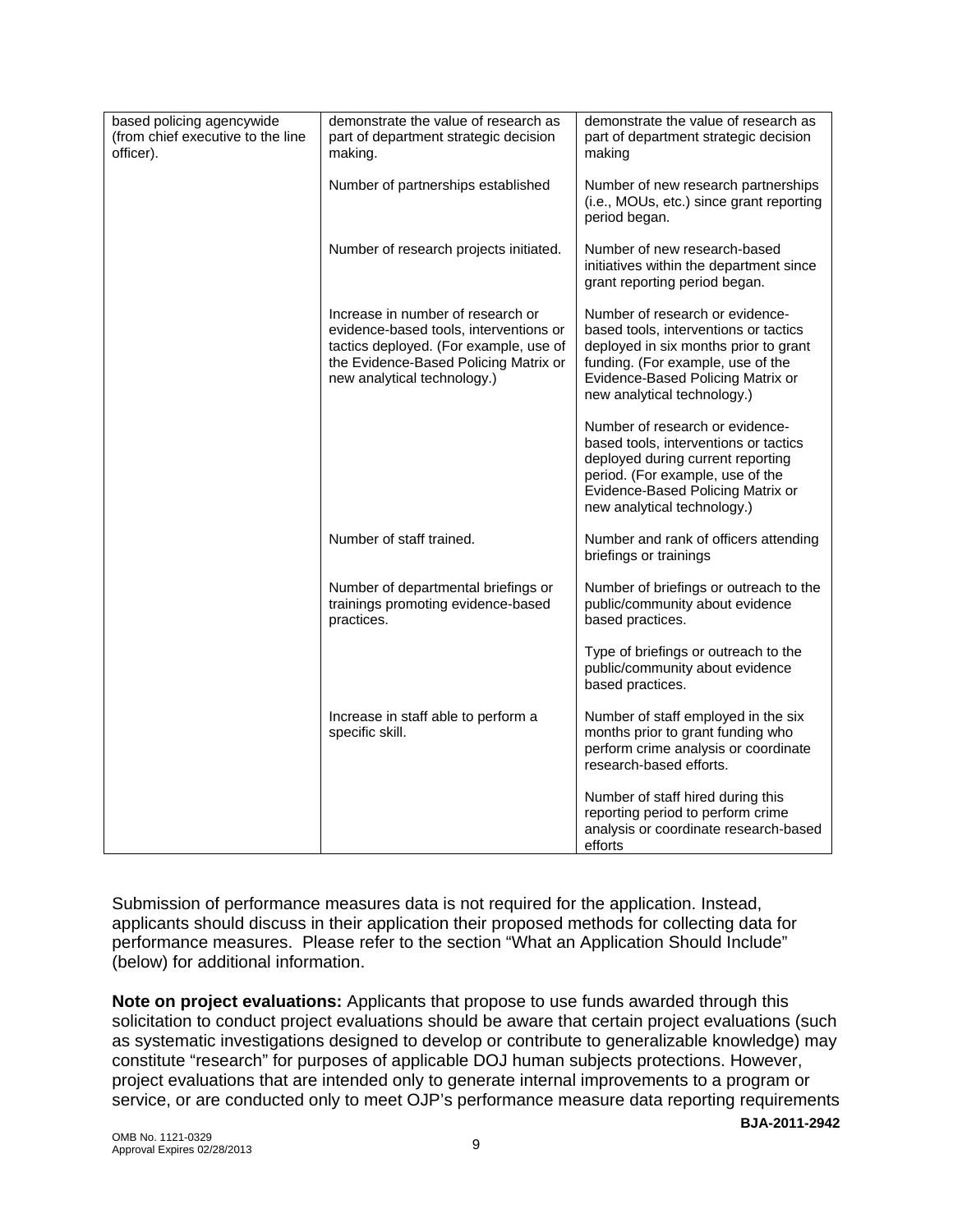likely do not constitute "research." Applicants should provide sufficient information for OJP to determine whether the particular project they propose would either intentionally or unintentionally collect and/or use information in such a way that it meets the DOJ regulatory definition of research.

Research, for the purposes of human subjects protections for OJP-funded programs, is defined as, "a systematic investigation, including research development, testing, and evaluation, designed to develop or contribute to generalizable knowledge" 28 C.F.R. § 46.102(d). For additional information on determining whether a proposed activity would constitute research, see the decision tree to assist applicants on the "Research and the Protection of Human Subjects" section of the OJP Other Requirements for OJP Applications" web page ([www.ojp.usdoj.gov/funding/other\\_requirements.htm](http://www.ojp.usdoj.gov/funding/other_requirements.htm)). Applicants whose proposals may involve a research or statistical component also should review the "Confidentiality" section on that web page.

# **Notice of New Post-Award Reporting Requirements**

Applicants should anticipate that all recipients (other than individuals) of awards of \$25,000 or more under this solicitation, consistent with the Federal Funding Accountability and Transparency Act of 2006 (FFATA), will be required to report award information on any first-tier subawards totaling \$25,000 or more, and, in certain cases, to report information on the names and total compensation of the five most highly compensated executives of the recipient and first-tier subrecipients. Each applicant entity must ensure that it has the necessary processes and systems in place to comply with the reporting requirements should it receive funding. Reports regarding subawards will be made through the FFATA Subaward Reporting System (FSRS), found at [www.fsrs.gov/](http://www.fsrs.gov/).

Please note also that applicants should anticipate that no subaward of an award made under this solicitation may be made to a subrecipient (other than an individual) unless the potential subrecipient acquires and provides a Data Universal Numbering System (DUNS) number.

# **How to Apply**

Applications will be submitted through Grants.gov. Grants.gov is a "one-stop storefront" that provides a unified process for all customers of federal awards to find funding opportunities and apply for funding. Complete instructions on how to register and submit an application can be found at [www.Grants.gov](http://www.grants.gov/). If the applicant experiences technical difficulties at any point during this process, please call the Grants.gov Customer Support Hotline at **800**–**518**–**4726**, 24 hours a day, 7 days a week, except federal holidays. Registering with Grants.gov is a one-time process; however, **processing delays may occur, and it can take up to several weeks** for first-time registrants to receive confirmation and a user password. OJP highly recommends that applicants start the registration process as early as possible to prevent delays in submitting an application package by the specified application deadline.

All applicants are required to complete the following steps:

1. **Acquire a DUNS number.** A DUNS number is required for [Grants.gov](http://www.grants.gov/index.jsp) registration**.** In general, the Office of Management and Budget requires that all applicants (other than individuals) for federal funds include a DUNS (Data Universal Numbering System) number in their applications for a new award or renewal of an existing award. A DUNS number is a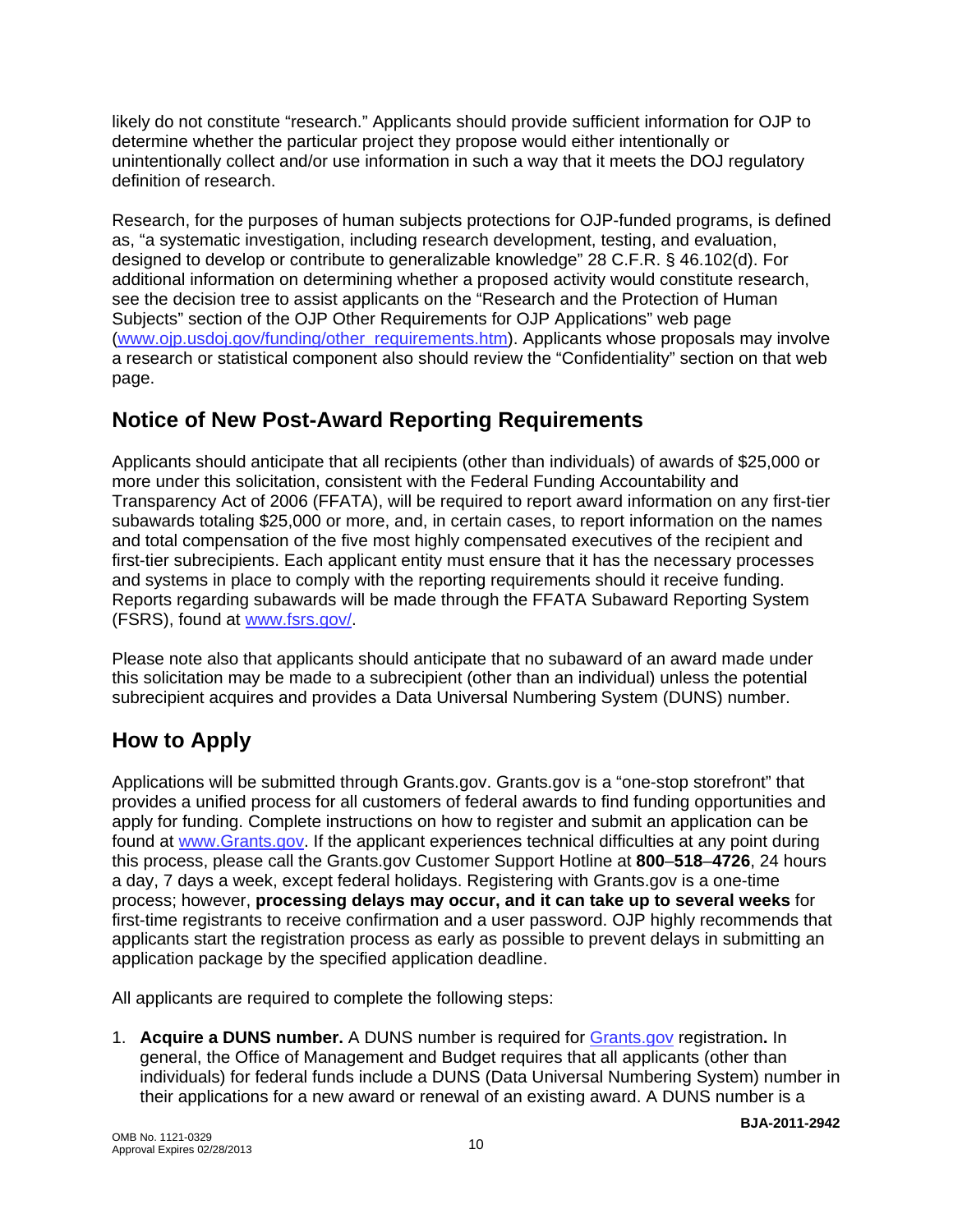unique nine-digit sequence recognized as the universal standard for identifying and keeping track of entities receiving federal funds. The identifier is used for tracking purposes and to validate address and point of contact information for federal assistance applicants, recipients, and subrecipients. The DUNS number will be used throughout the grant life cycle. Obtaining a DUNS number is a free, one-time activity. Obtain a DUNS number by calling Dun and Bradstreet at 866–705–5711 or by applying online at www.dnb.com. A DUNS number is usually received within 1-2 business days.

- 2. **Acquire or renew registration with the Central Contractor Registration (CCR) database.** OJP requires that all applicants (other than individuals) for federal financial assistance maintain current registrations in the Central Contractor Registration (CCR) database. An applicant must be registered in the CCR to successfully register in Grants.gov. The CCR database is the repository for standard information about federal financial assistance applicants, recipients, and subrecipients. Organizations that have previously submitted applications via Grants.gov are already registered with CCR, as it is a requirement for Grants.gov registration. Please note, however, that applicants must **update or renew their CCR registration annually** to maintain an active status. Information about CCR registration procedures can be accessed at [www.ccr.gov.](http://www.ccr.gov/)
- 3. **Acquire an Authorized Organization Representative (AOR) and a Grants.gov username and password**. Complete the AOR profile on Grants.gov and create a username and password. The applicant organization's DUNS Number must be used to complete this step. For more information about the registration process, go to [www.grants.gov/applicants/get\\_registered.jsp](http://www.grants.gov/applicants/get_registered.jsp).
- 4. **Acquire confirmation for the AOR from the E-Business Point of Contact (E-Biz POC).**  The E-Biz POC at the applicant organization must log into Grants.gov to confirm the applicant organization's AOR. Please note that there can be more than one AOR for the organization.
- 5. **Search for the funding opportunity on Grants.gov.** Please use the following identifying information when searching for the funding opportunity on Grants.gov. The Catalog of Federal Domestic Assistance (CFDA) numbers for this solicitation are 16.738, titled "Edward Byrne Memorial Justice Assistance Grant Program," and 16.751, titled "Edward Byrne Memorial Competitive Grant Program," and the funding opportunity number is BJA-2011- 2942.
- 6. **Submit an application consistent with this solicitation by following the directions in Grants.gov.** Within 24–48 hours after submitting the electronic application, the applicant should receive an e-mail validation message from Grants.gov. The validation message will state whether the application has b**e**en received and validated, or rejected, with an explanation. **Important:** Applicants are urged to submit applications **at least 72 hours prior** to the due date of the application to allow time to receive the validation message and to correct any problems that may have caused a rejection notification.

## **Note: Grants.gov will forward the application to OJP's Grants Management System (GMS). GMS does not accept executable file types as application attachments**. The

disallowed file types include, but are not limited to, the following extensions: ".com," ".bat," ".exe," ".vbs," ".cfg," ".dat," ".db," ".dbf," ".dll," ".ini," ".log," ".ora," ".sys," and ".zip."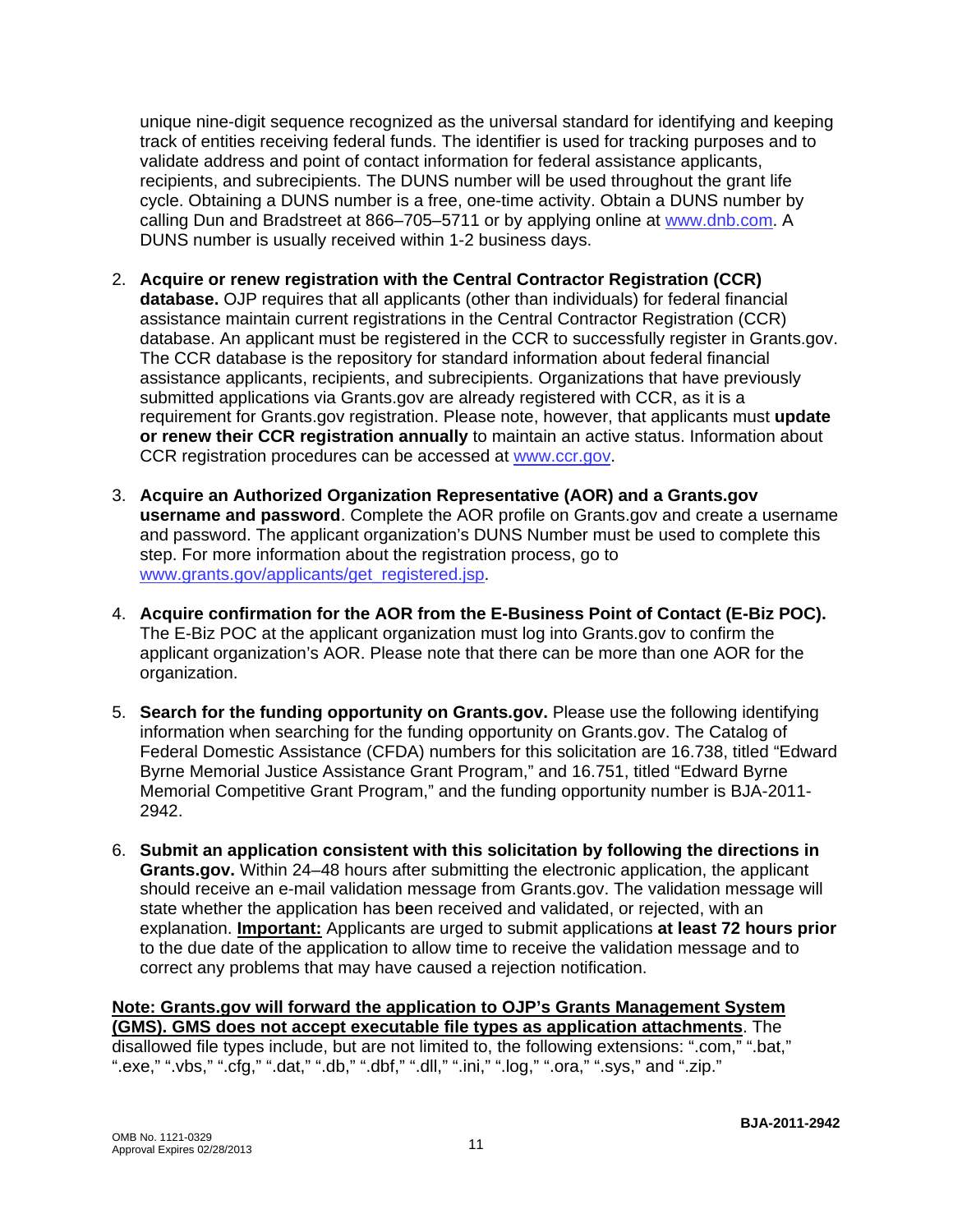## **Experiencing Unforeseen Grants.gov Technical Issues**

If an applicant experiences unforeseen Grants.gov technical issues beyond the applicant's control that prevent submission of its application by the deadline, the applicant must contact BJA staff **within 24 hours after the deadline** and request approval to submit its application. At that time, BJA staff will instruct the applicant to submit specific information detailing the technical difficulties. The applicant must e-mail: a description of the technical difficulties, a timeline of submission efforts, the complete grant application, the applicant DUNS number, and Grants.gov Help Desk tracking number(s) received. After the program office reviews all of the information submitted, and contacts the Grants.gov Help Desk to validate the technical issues reported, OJP will contact the applicant to either approve or deny the request to submit a late application. If the technical issues reported cannot be validated, the application will be rejected as untimely.

To ensure a fair competition for limited discretionary funds, the following conditions are not valid reasons to permit late submissions: (1) failure to begin the registration process in sufficient time, (2) failure to follow Grants.gov instructions on how to register and apply as posted on its Web site, (3) failure to follow all of the instructions in the OJP solicitation, and (4) technical issues experienced with the applicant's computer or information technology (IT) environment.

Notifications regarding known technical problems with Grants.gov, if any, are posted at the top of the OJP funding web page, [www.ojp.usdoj.gov/funding/solicitations.htm](http://www.ojp.gov/funding/solicitations.htm).

# **What an Application Should Include**

This section describes what an application should include and sets out a number of elements. Applicants should anticipate that failure to submit an application that contains all of the specified elements may negatively affect the review of the application; and, should a decision be made to make an award, it may result in the inclusion of special conditions that preclude access to or use of award funds pending satisfaction of the conditions.

Moreover, applicants should anticipate that some application elements are so critical that applications unresponsive to the scope of the solicitation, or that do not include a program abstract, program narrative, and a budget detail worksheet including a budget narrative, will neither proceed to peer review nor receive further consideration.

OJP strongly recommends use of appropriately descriptive file names (e.g., "Program Narrative," "Budget Detail Worksheet and Budget Narrative," "Timelines," "Memoranda of Understanding," "Resumes") for all attachments. OJP recommends that resumes be included in a single file.

For examples of successful FY 2010 applications, go to: [www.ojp.usdoj.gov/BJA/funding/Example\\_Applications\\_2010.html.](http://www.ojp.usdoj.gov/BJA/funding/Example_Applications_2010.html)

#### **1. Information to complete the Application for Federal Assistance (SF-424)**

The SF-424 is a standard form required for use as a cover sheet for submission of preapplications, applications, and related information. Grants.gov and GMS take information from the applicant's profile to populate the fields on this form. When selecting "type of applicant," if the applicant is a for-profit entity, please select "For-Profit Organization" or "Small Business" (as applicable).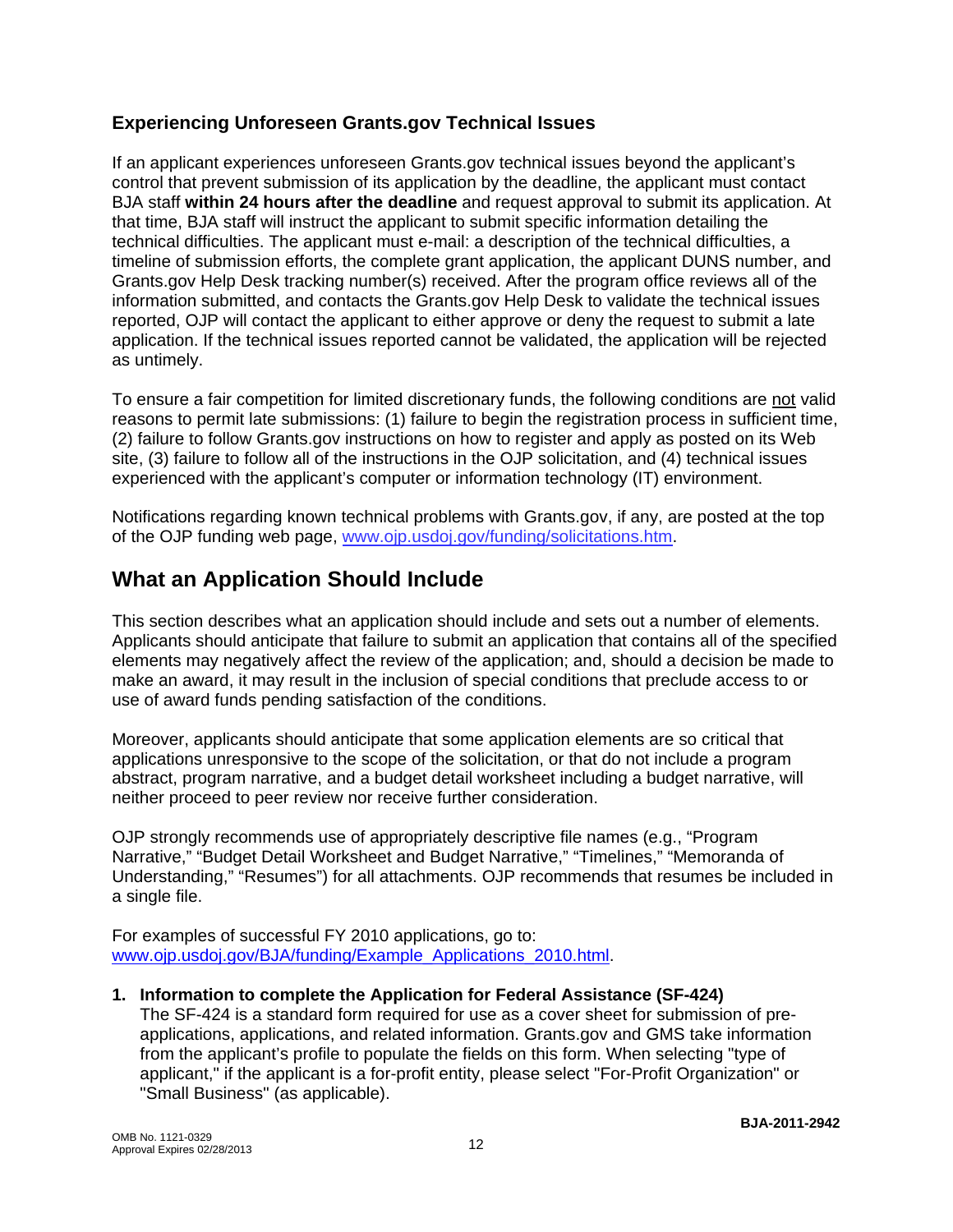#### **2. Program Abstract**

Applicants must provide an abstract that clearly identifies the Purpose Area (i.e., Evidenced-Based Replication, Innovation, or Institutionalization; the names of the lead applicant and any collaborating agency or organization; a description of the target population; a brief description of how the applicant plans to address the problem; and the amount of federal funding requested. The abstract should be single-spaced, using a standard 12-point font (Times New Roman is preferred) with 1-inch margins, and should not exceed 1 page.

#### **3. Program Narrative**

The program narrative must respond to the solicitation (see Smart Policing—Specific Information on pages 3-6) and the Selection Criteria (1–4) in the order given. The program narrative should be double-spaced, using a standard 12-point font (Times New Roman is preferred) with 1-inch margins, and should not exceed 10 pages. Please number pages "1 of 10," "2 of 10," etc.

If the program narrative fails to comply with these length-related restrictions, noncompliance may be considered in peer review and in final award decisions.

The following sections should be included as part of the program narrative:

- a. Statement of the Problem
- b. Project Design and Implementation
- c. Capabilities and Competencies
- d. Plan for Collecting the Data Required for this Solicitation's Performance Measures Submission of performance measures data is not required for the application. Performance measures are included as an alert that successful applicants will be required to submit specific data to BJA as part of their reporting requirements. For the application, the applicant should indicate an understanding of these requirements and discuss how the applicant will gather the required data, should the applicant receive funding.

Further information is available under the Selection Criteria section, page x.

#### **4. Budget Detail Worksheet and Budget Narrative**

#### **a. Budget Detail Worksheet**

A sample Budget Detail Worksheet can be found at [www.ojp.gov/funding/forms/budget\\_detail.pdf.](http://www.ojp.gov/funding/forms/budget_detail.pdf) If the budget is submitted in a different format, the budget categories listed in the sample budget worksheet should be included.

For questions pertaining to budget and examples of allowable and unallowable costs, please see the OJP Financial Guide at [www.ojp.usdoj.gov/financialguide/index.htm](http://www.ojp.usdoj.gov/financialguide/index.htm)*.*

#### **b. Budget Narrative**

The Budget Narrative should thoroughly and clearly describe every category of expense listed in the Budget Detail Worksheet. The narrative should be mathematically sound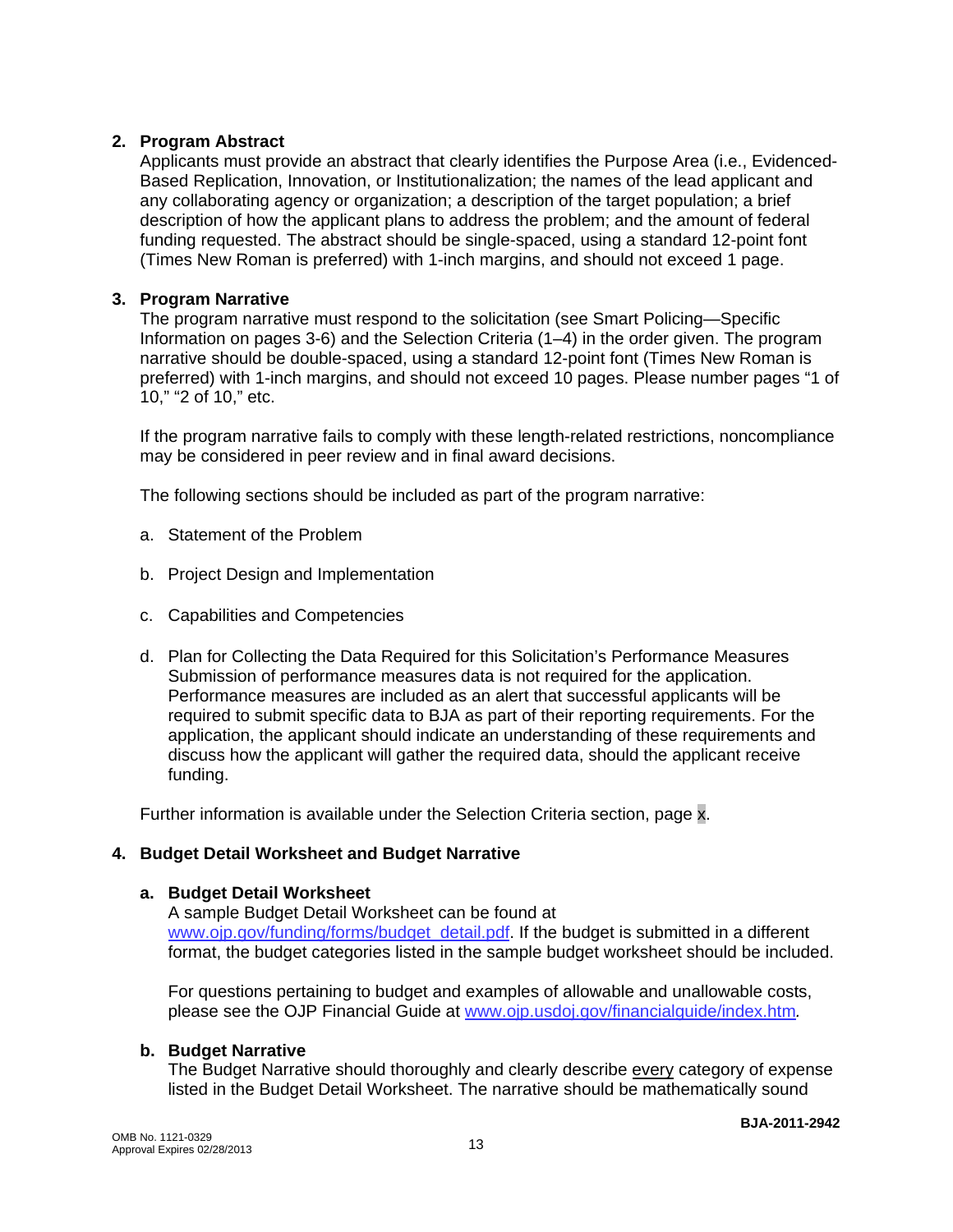and correspond with the information and figures provided in the Budget Detail Worksheet. The narrative should explain how all costs were estimated and calculated and how they are relevant to the completion of the proposed project. The narrative may include tables for clarification purposes but need not be in a spreadsheet format. As with the Budget Detail Worksheet, the Budget Narrative should be broken down by year.

Purpose Areas 1 and 2 applicants should also budget travel/lodging expenses for fourperson teams of agency and research partner representatives to attend three 2-day meetings during the 24-month project period. One of these meetings will be held in Washington, D.C.; the second and third meetings will be held regionally.

#### **5. Indirect Cost Rate Agreement** (if applicable)

Indirect costs are allowed only if the applicant has a federally approved indirect cost rate. (This requirement does not apply to units of local government.) A copy of the rate approval should be attached. If the applicant does not have an approved rate, one can be requested by contacting the applicant's cognizant federal agency, which will review all documentation and approve a rate for the applicant organization or, if the applicant's accounting system permits, costs may be allocated in the direct cost categories. If DOJ is the cognizant federal agency, obtain information needed to submit an indirect cost rate proposal at [www.ojp.usdoj.gov/financialguide/part3/part3chap17.htm](http://www.ojp.usdoj.gov/financialguide/part3/part3chap17.htm).

#### **6. Tribal Authorizing Resolution (if applicable)**

If an application is being submitted by either (1) a tribe or tribal organization or (2) a third party proposing to provide direct services or assistance to residents on tribal lands, then a current authorizing resolution of the governing body of the tribal entity or other enactment of the tribal council or comparable governing body authorizing the inclusion of the tribe or tribal organization and its membership should be included with the application. In those instances when an organization or consortium of tribes proposes to apply for a grant on behalf of a tribe or multiple specific tribes, then the application should include a resolution from all tribes that will be included as a part of the services/assistance provided under the grant. A consortium of tribes for which existing consortium bylaws allow action without support from all tribes in the consortium (i.e., without authorizing resolution or other enactment of each tribal governing body) may submit a copy of its consortium bylaws with the application in lieu of tribal resolutions.

#### **7. Additional Attachments: Project Timeline and Position Descriptions/Resumes**

Attach a project timeline with each project goal, related objective, activity, expected completion date, and responsible person or organization; and position descriptions for key positions and resumes for current staff.

#### **8. Other Standard Forms**

Additional forms that may be required in connection with an award are available on OJP's funding page at [www.ojp.usdoj.gov/funding/forms.htm.](http://www.ojp.usdoj.gov/funding/forms.htm) For successful applicants, receipt of funds may be contingent upon submission of all necessary forms. Please note in particular the following forms.

a. [Certifications Regarding Lobbying; Debarment, Suspension and Other Responsibility](http://www.ojp.usdoj.gov/funding/forms/certifications.pdf)  [Matters; and Drug-Free Workplace Requirements](http://www.ojp.usdoj.gov/funding/forms/certifications.pdf) (required to be submitted in GMS prior to the receipt of any award funds).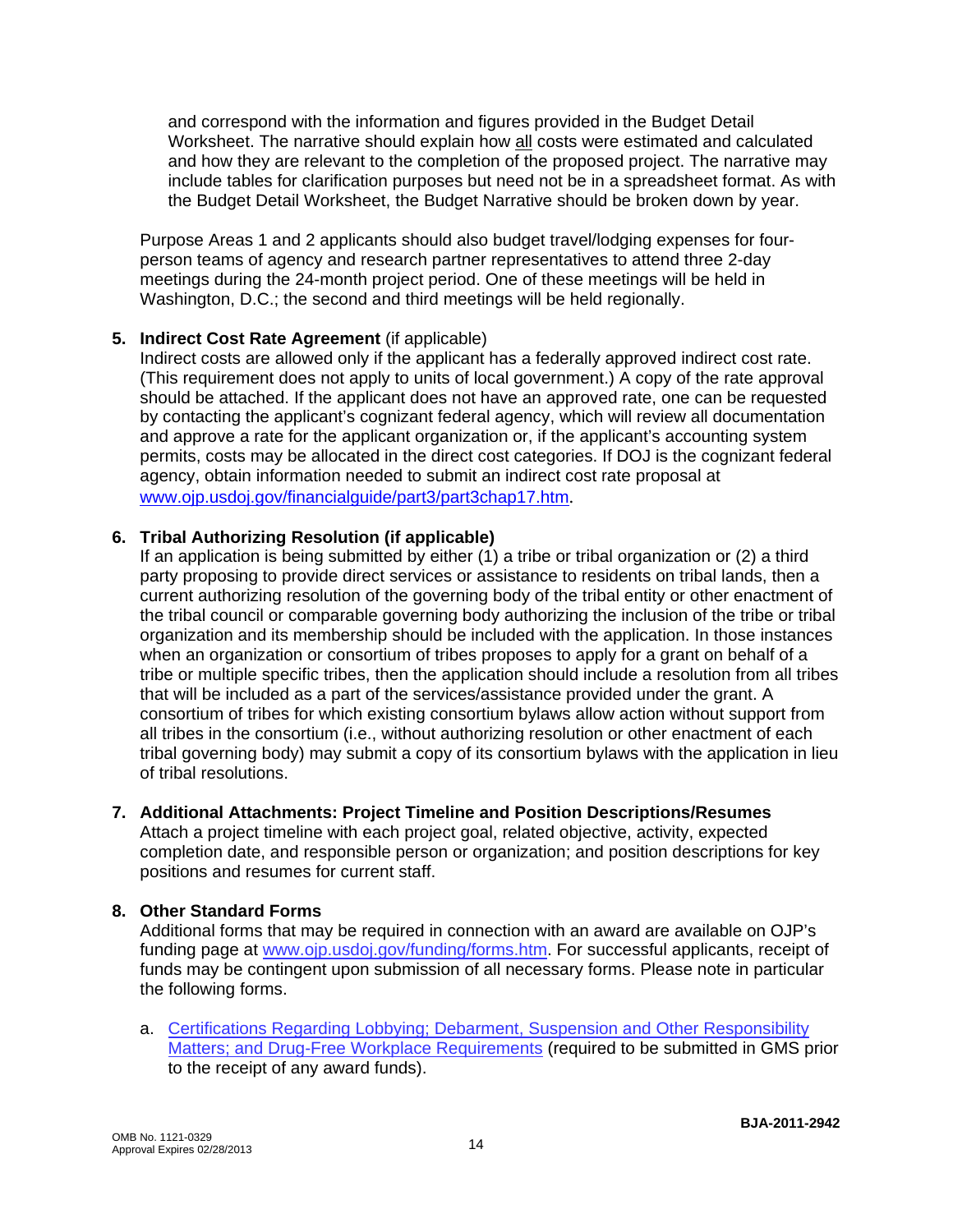- b. [Disclosure of Lobbying Activities](http://www.ojp.usdoj.gov/funding/forms/disclosure.pdf) (required for any applicant that expends any funds for lobbying activities; this form must be downloaded, completed, and then uploaded).
- c. [Accounting System and Financial Capability Questionnaire](http://www.ojp.usdoj.gov/funding/forms/financial_capability.pdf) (required for any applicant other than an individual that is a non-governmental entity and that has not received any award from OJP within the past 3 years; this form must be downloaded, completed, and then uploaded).
- d. [Standard Assurances](http://www.ojp.usdoj.gov/funding/forms/std_assurances.pdf) (required to be submitted in GMS prior to the receipt of any award funds).

# **Selection Criteria**

The following five selection criteria will be used to evaluate each application, with the different weight given to each based on the percentage value listed after each individual criteria. For example, the first criteria, "Statement of the Problem," is worth 5 percent of the entire score in the application review process.

**1. Statement of the Problem (5 percent of 100)** 

Purpose Areas 1 and 2: Provide Uniform Crime Reporting (UCR) and/or population served data; describe the serious or violent crime challenges of the jurisdiction. Applicants may also describe any existing partnerships with the academic/research community.

Purpose Area 3: Provide Uniform Crime Reporting (UCR) and/or population served data; describe the serious or violent crime challenges of the jurisdiction. Applicants may also describe any existing partnerships with the academic/research community. Provide an overview of current department structure and if applicable, include discussion of how the department currently incorporates evidence-based policing into daily police operations.

### **2. Project Design and Implementation (25 percent of 100)**

Describe project activities that are linked to meaningful and measurable outcomes consistent with crime prevention and the delivery of quality police services. Describe specifically how the project will accomplish expected outcomes by providing the goals, objectives, and the performance measures applicable to the project. Include a comprehensive timeline that identifies milestones, numerically listed deliverables, and who is responsible for each activity (as an attachment). Describe how the program will encompass evidence-based practices.

Applicants should address priority considerations and requirements discussed/listed on pages 4-6 throughout their response to this section.

### **3. Capabilities and Competencies (25 percent of 100)**

Fully describe capabilities to implement the project and the competencies of the staff assigned to the project. In addition, applicants should demonstrate sound crime and criminal intelligence analysis capacity. Describe previous law enforcement activities that include research partners and report the results of those efforts. Applicants with no experience in working with research partners should include memorandums of understanding or letters documenting support and participation from their designated research partner (as an attachment).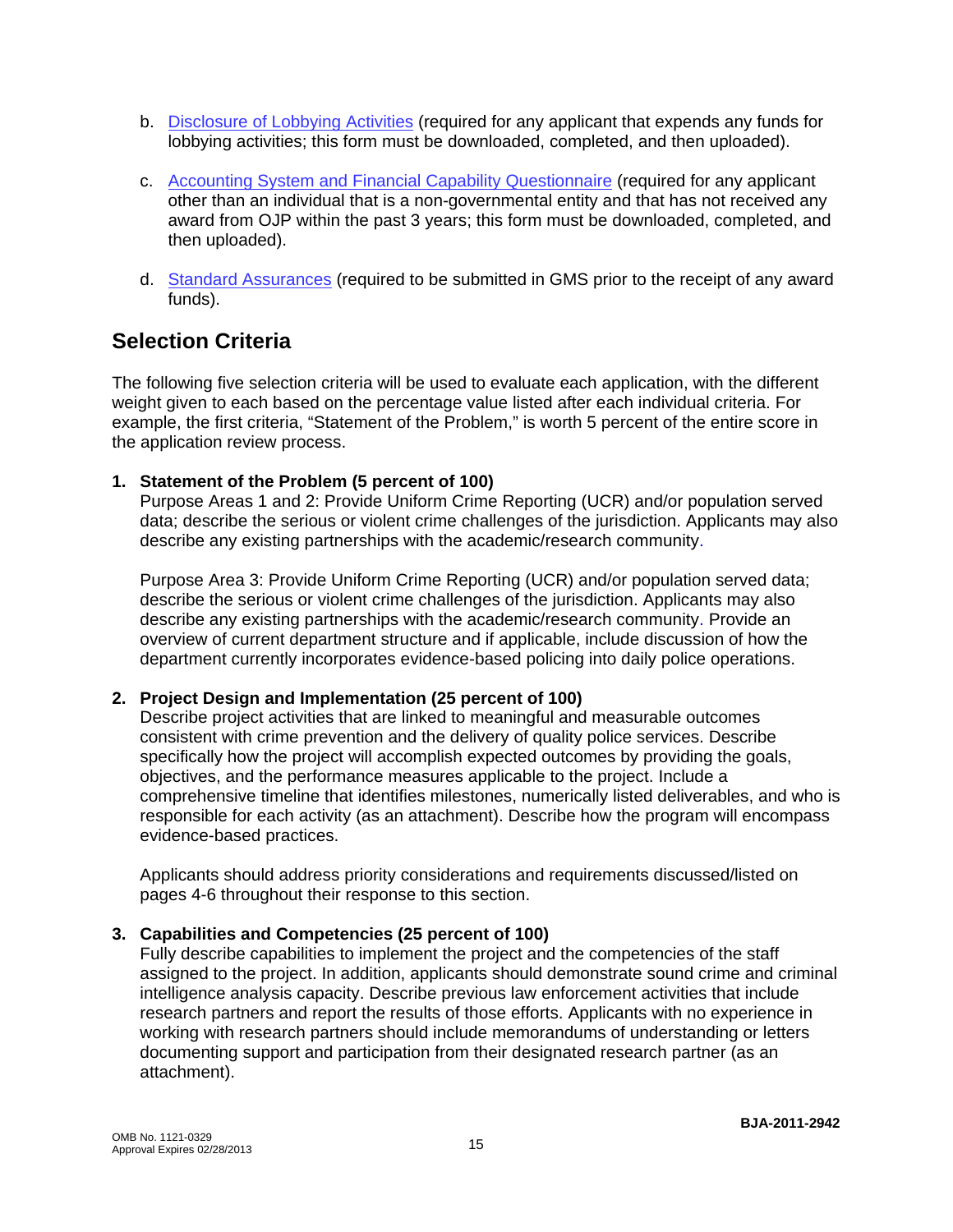**4. Plan for Collecting the Data Required for this Solicitation's Performance Measures (35 percent)** 

Describe the process for measuring project performance. Identify who will collect the data, who is responsible for performance measurement, and how the information will be used to guide and assess the program. Describe process to accurately report implementation findings.

### **5. Budget (10 percent of 100)**

Provide a proposed budget and budget narrative that are complete, allowable, and cost effective. Purpose Areas 1 and 2 applicants should also budget travel/lodging expenses for four-person teams of agency and research partner representatives to attend three 2-day meetings during the 24-month project period. One of these meetings will be held in Washington, D.C.; the second and third meetings will be held regionally.

## **Review Process**

OJP is committed to ensuring a fair and open process for awarding grants. BJA reviews the application to make sure that the information presented is reasonable, understandable, measurable, and achievable, as well as consistent with the solicitation.

Peer reviewers will review the applications submitted under this solicitation that meet basic minimum requirements. BJA may use either internal peer reviewers, external peer reviewers, or a combination to review the applications under this solicitation. An external peer reviewer is an expert in the field of the subject matter of a given solicitation who is NOT a current U.S. Department of Justice employee. An internal reviewer is a current U.S. Department of Justice employee who is well-versed or has expertise in the subject matter of this solicitation. Eligible applications will be evaluated, scored, and rated by a peer review panel. Peer reviewers' ratings and any resulting recommendations are advisory only. In addition to peer review ratings, considerations for award recommendations and decisions may include, but are not limited to, underserved populations, geographic diversity, strategic priorities, past performance, and available funding.

The Office of the Chief Financial Officer (OCFO), in consultation with BJA, conducts a financial review of applications for potential discretionary awards to evaluate the fiscal integrity and financial capability of applicants; examines proposed costs to determine if the Budget Detail Worksheet and Budget Narrative accurately explain project costs; and determines whether costs are reasonable, necessary, and allowable under applicable federal cost principles and agency regulations.

Absent explicit statutory authorization or written delegation of authority to the contrary, all final award decisions will be made by the Assistant Attorney General (AAG), who also may give consideration to factors including, but not limited to, underserved populations, geographic diversity, strategic priorities, past performance, and available funding when making awards.

# **Additional Requirements**

Applicants selected for awards must agree to comply with additional legal requirements upon acceptance of an award. OJP strongly encourages applicants to review the information pertaining to these additional requirements prior to submitting an application. Additional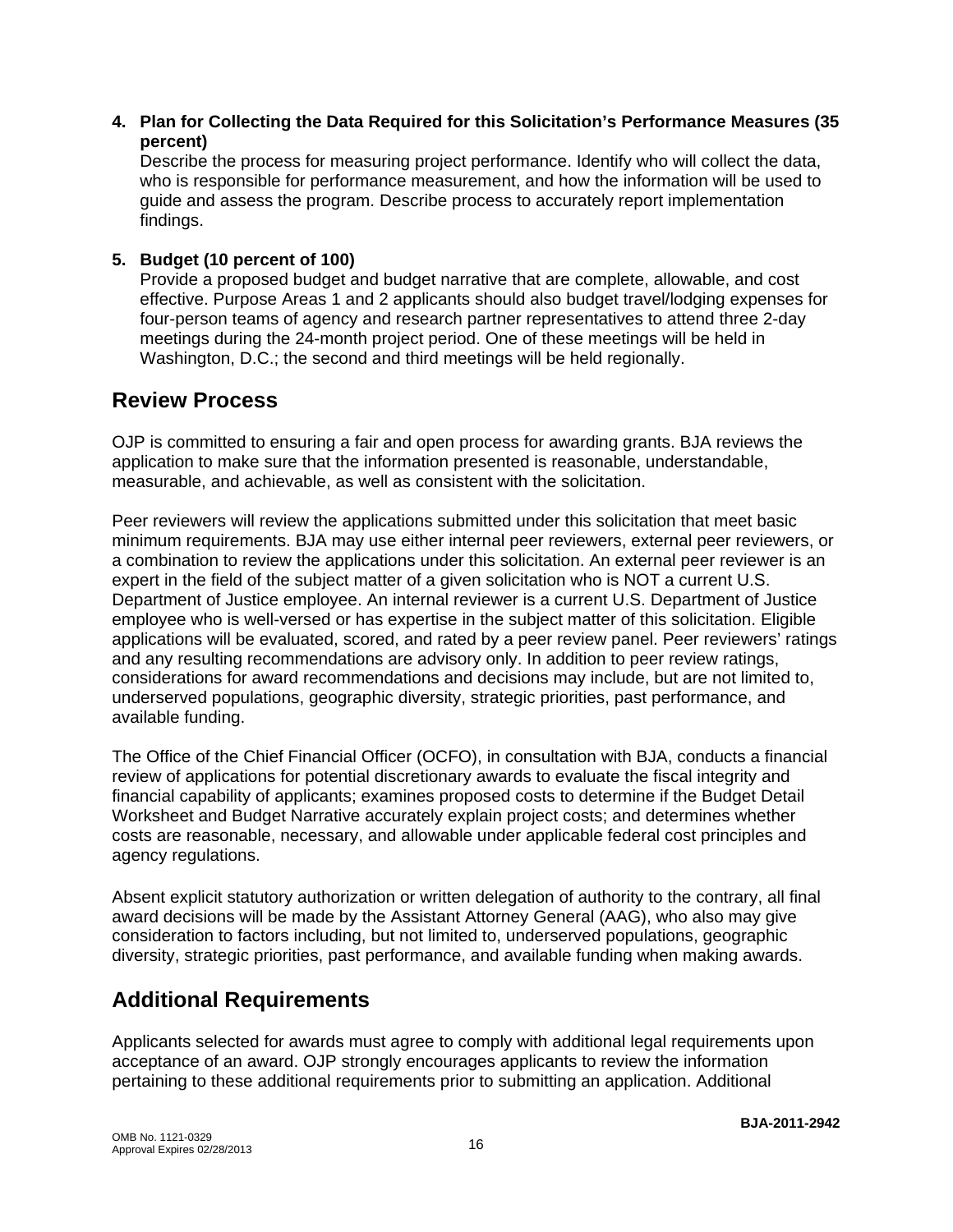information for each requirement can be found at [www.ojp.usdoj.gov/funding/other\\_requirements.htm.](http://www.ojp.usdoj.gov/funding/other_requirements.htm)

- [Civil Rights Compliance](http://www.ojp.usdoj.gov/about/ocr/statutes.htm)
- Faith-Based and Other Community Organizations
- Confidentiality
- Research and the Protection of Human Subjects
- Anti-Lobbying Act
- Financial and Government Audit Requirements
- National Environmental Policy Act (NEPA)
- DOJ Information Technology Standards (if applicable)
- Single Point of Contact Review
- Non-Supplanting of State or Local Funds
- Criminal Penalty for False Statements
- Compliance with [Office of Justice Programs Financial Guide](http://www.ojp.usdoj.gov/financialguide/index.htm)
- Suspension or Termination of Funding
- Nonprofit Organizations
- For-profit Organizations
- Government Performance and Results Act (GPRA)
- Rights in Intellectual Property
- Federal Funding Accountability and Transparency Act (FFATA) of 2006
- Awards in Excess of \$5,000,000 Federal Taxes Certification Requirement
- Active CCR Registration